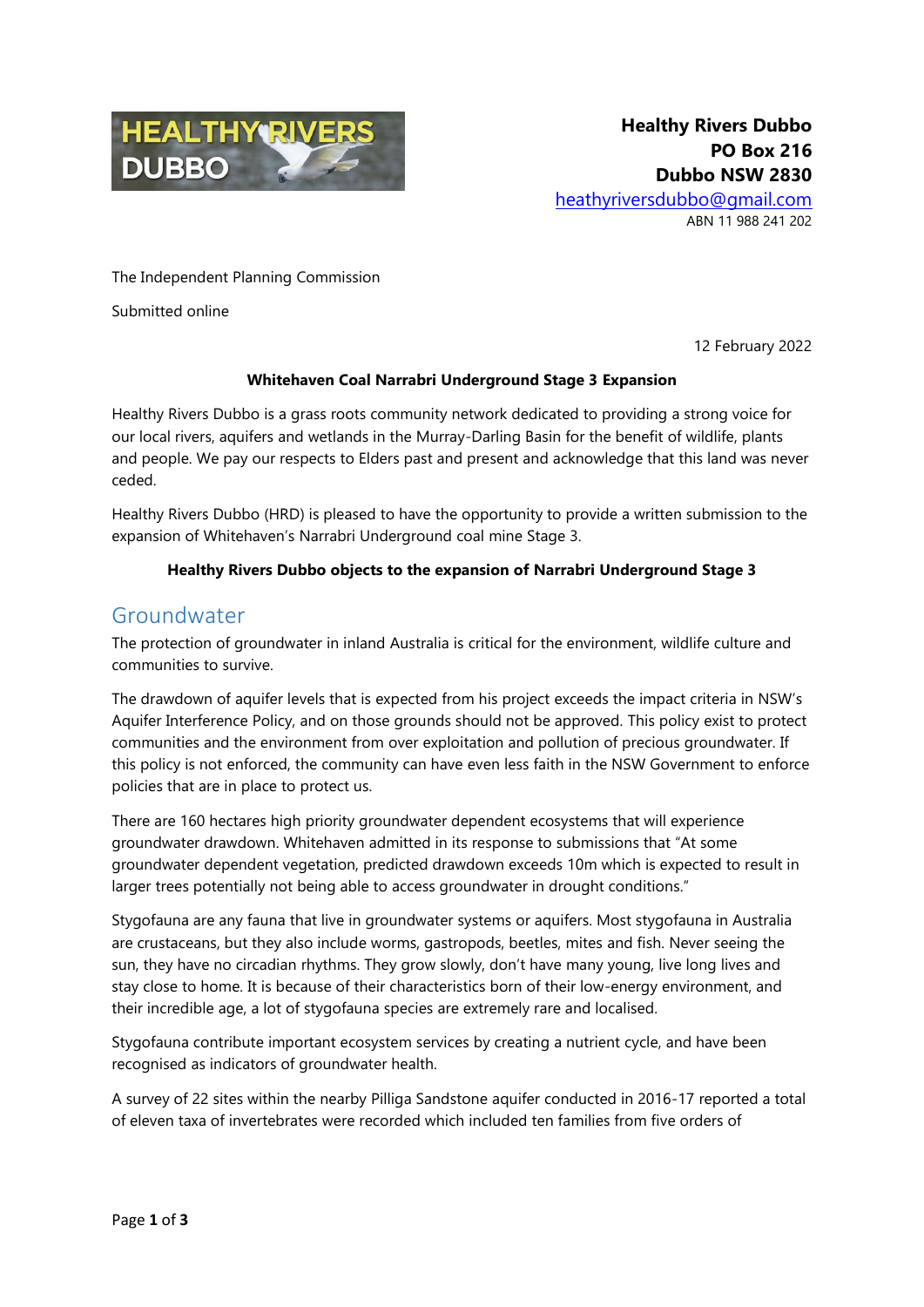stygofauna. These orders included: Oligochaete, Acarina, Crustacea, Insecta and Nemertea. The results showed stygofauna exist across the entire area.<sup>1</sup>

The presence of stygofauna should mean that areas are nominated as High Conservation Value ground water dependent ecosystems and protected under the Fisheries Management Act 1994.

At least nine bores which are crucial for water stock will be affected by groundwater drawdown. This an erosion of the basic landholder right to access water. The cumulative impact of the planned Santos coal seam gas project close by would likely mean groundwater drawdown would be far higher than expected.

Such large aquifer drawdown would take at least one hundred years to recover, far exceeding the lifespan of the mine.

Dewatered springs due to the drawdown of groundwater that this project promises will lead to a reduction in baseflows for the Namoi River. Any reduction in baseflows would be a reduction of Planned Environmental Water, which is not allowed under the relevant NSW Water Sharing Plans, the Murray Darling Basin Plan and the Commonwealth Water Act 2007.

Priority number one of the State Water Strategy is to build community confidence and capacity through engagement, transparency and accountability. If NSW is not prepared to implement policies and legislation that is created to protect natural places and people, this stated priority has no integrity.

# Climate change

The impacts of climate change on inland waterways is already being felt. The draft Namoi regional water strategy released in 2020 contained climate change predictions from extensive modelling invested in by the NSW tax payer. The report states that climate change impacts in the Namoi region under the worst-case dry scenario would lead to a change in rainfall patterns, increased evapotranspiration, higher average temperatures and more hot days. There will be a higher probability of the most recent severe drought reoccurring and extended droughts could occur more frequently.

This extension would mine an extra 100 million tonnes of predominantly thermal coal, releasing 34 million tonnes of greenhouse gases locally and another 456 million tonnes when the coal is burnt. Methane venting will mean emissions from the mine will triple, and there would be no way to mitigate and reduce methane emissions should this extension go ahead.

The Narrabri underground coal mine will have the dubious title of the second most polluting coal mine in NSW should this expansion go ahead, yet the NSW Government is committed to effective action on climate change and aims to achieve net-zero by 2050. These two realities cannot co-exist.

And all of these increased emissions would be occurring at a time when human induced climate change is a real and imminent threat to a liveable plant.

The Intergovernmental Panel on Climate Change, or IPCC released its Sixth Assessment Report in 2021. It declared a code red for humanity. The IPCC report found that it isn't too late to secure a future where warming is kept below 1.5C and we avert many of the most worrying impacts. To do this there must be no new coal and gas projects approved.

**.** 

<sup>&</sup>lt;sup>1</sup> STYGOFAUNA PRESENCE WITHIN FRESH AND HIGHLY SALINE AQUIFERS OF THE BORDER RIVERS REGION IN SOUTHERN QUEENSLAND SCHULZ, C., STEWARD, A.L. & PRIOR, A. 2013.